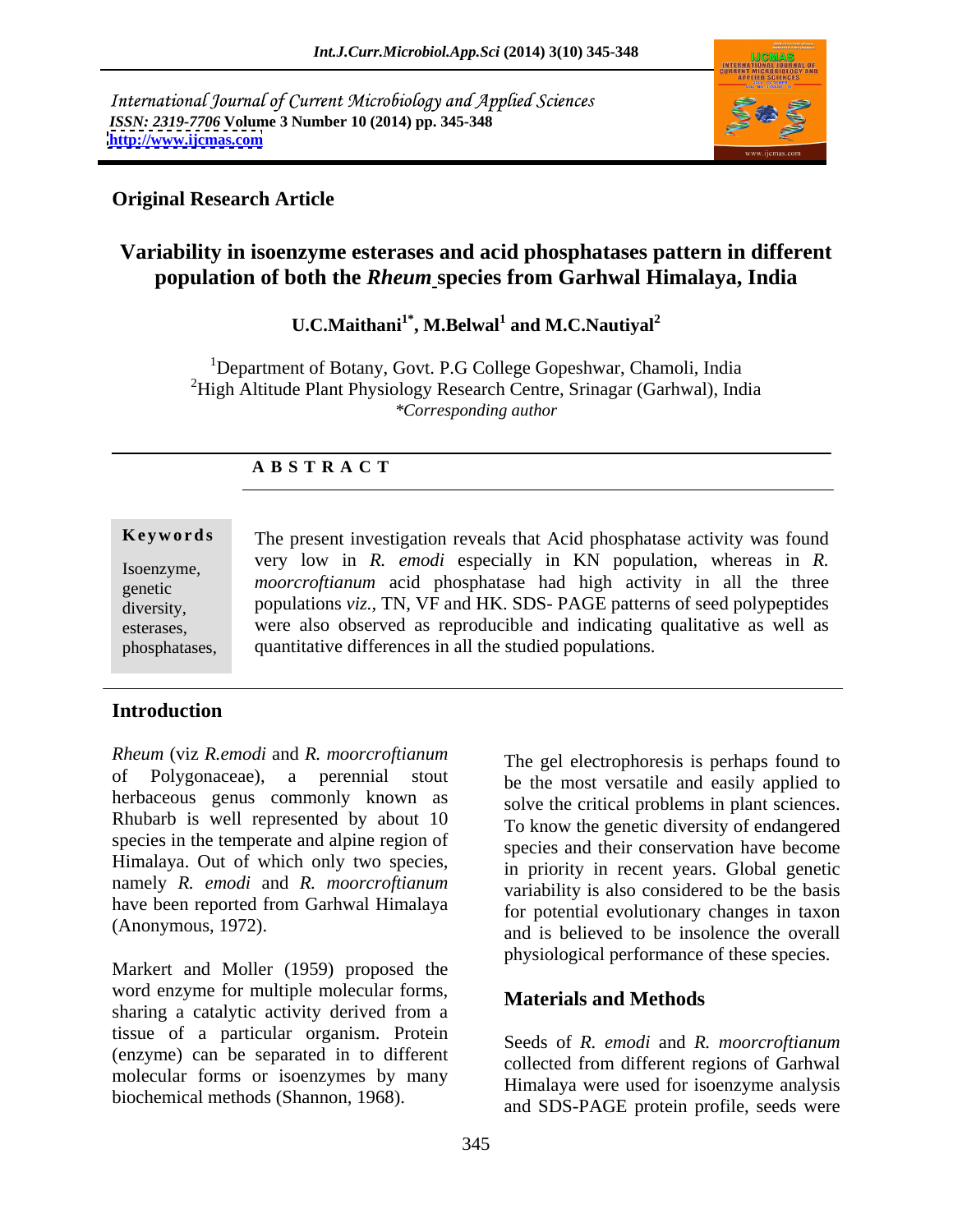soaked in distilled water for 24 hours. The the five populations of *R.emodi* showed light seed coat of water soaked seeds was band pattern. In most of the population removed and 1 gm naked embryos, parts of the seeds or without seed coat were *emodi* was more than R. *moocroftianum*. homogenized in 0.1 M trisHcl buffer The SDS PAGE inter population variation in containing 0.5% mercaptoethanol and 1% different population of both the *Rheum*  polyvinylpyrrolidone. Species were observed. In R.

for 30 min and resulting supernatants were to  $R$ , emodi. used for protein estimation. Protein content

Isoenzyme viz., esterases and acid minimum were recorded in VF and HK (19). phosphatases were visualized on 7.5% Similarly in R. *moorcroftianum* the polyacrylamide slabgels using a maximum packs (18) were recorded in TN discontinuous gel electrophoretic system. populations while minimum (17) were Equal quantity of protein was loaded on to recorded in both HK and MD populations the 7.5% polyacrylamide gel. The electrophoretic procedure was performed

In the seeds of *R. moorcroftianum* acid phosphatase band patterns appearance was found dark in Tungnath population, the adaptation of these plants and different followed by MD and HK Whereas in case followed by MD and HK. Whereas, in case of *R. emodi* the band intensity was observed as dark in TN in comparison to other populations. Light bands were appeared in all other populations of *R. emodi* and *R. moorcroftianum*, and the placement of band was also found to be similar among the different populations (plate 1a).

In *R. moorcroftianum* appearance of esterase band pattern was dark in all the three populations, viz., TN, HK, and MD while all

The samples were centrifuged at 10,000 rpm patterns was observed as dark in comparison studied the number of band appearance in *R. emodi* was more than *R. moocroftianum*. The SDS PAGE inter population variation in species were observed. In *R. moorcroftianum* appearance of polypeptide to *R. emodi*.

of each sample was determined according to In case of*R. emodi* the maximum number of Bradford method (Bradford, 1976). peaks (23) were recorded in TN populations followed by HKD and KN (22), and Similarly in *R.moorcroftianum* the (Plate).

according to the method modified by Polypeptide pattern and esterase isoenzymes Bhadula and Sawhney (1987). showed considerable variability in different **Results and Discussion** *moorcroftianum* although several common population of *R. emodi* and *R.*  bands of polypeptides and esterases were present in *Rheum* seeds of all population, some of them to be specific and it showed the adaptation of these plants and different thermal regimes. Several isoenzymes including esterase have also been used in the analysis of genetic diversity of endangered species (Bousquenet et at; 1986; Godt and Hamrick 1995).

> Acid phosphatase has been shown to increase during heat hardening and adaptive signifcance of this increased thermostability has also been reported (Feldman *et al.,* 1966, 1975).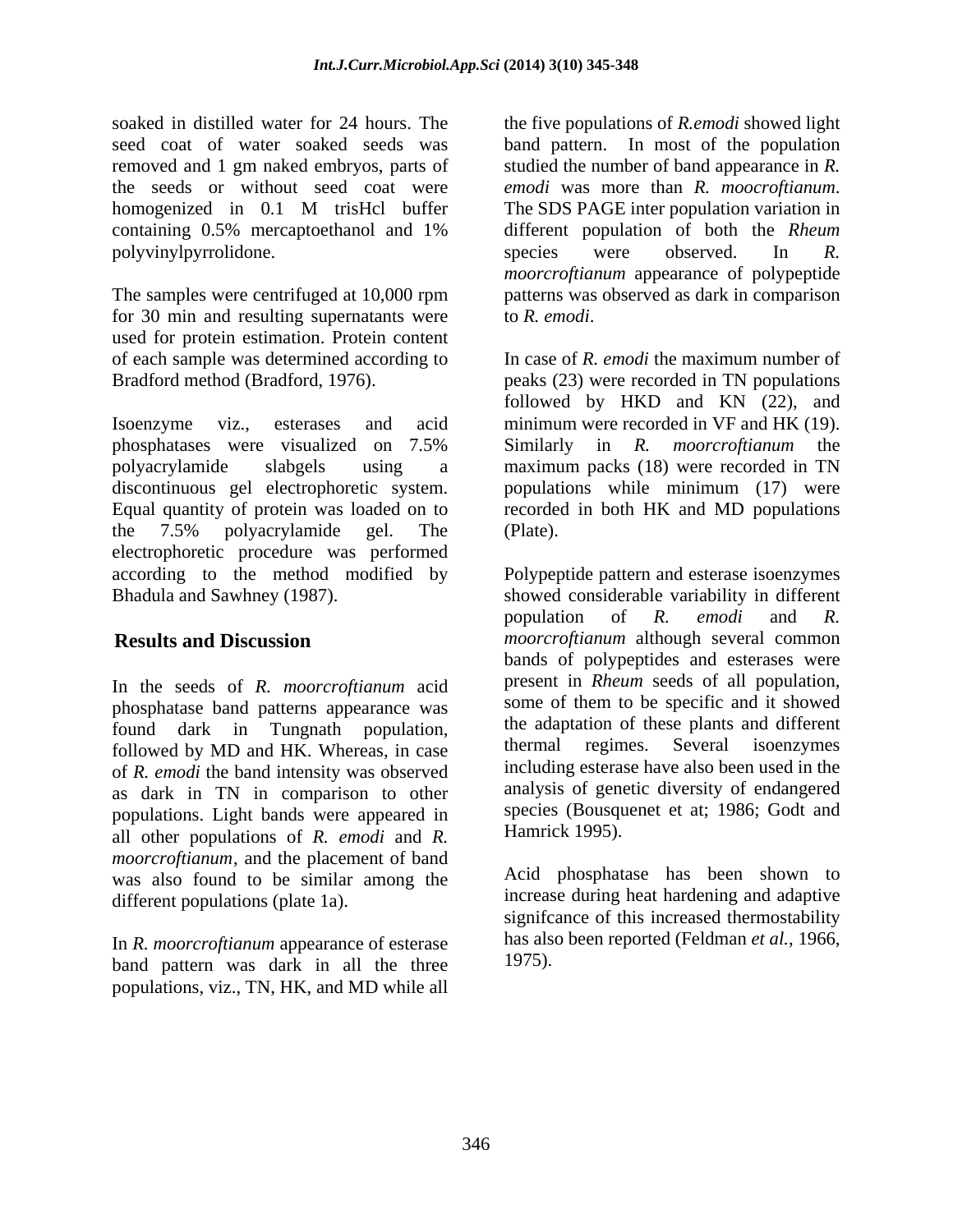

Plate.1 Inter population variation in acid phosphatase (a) esterase (b) and polypeptide patterns of seeds of natural population of *R. emodi* and *R. moorcroftianum*